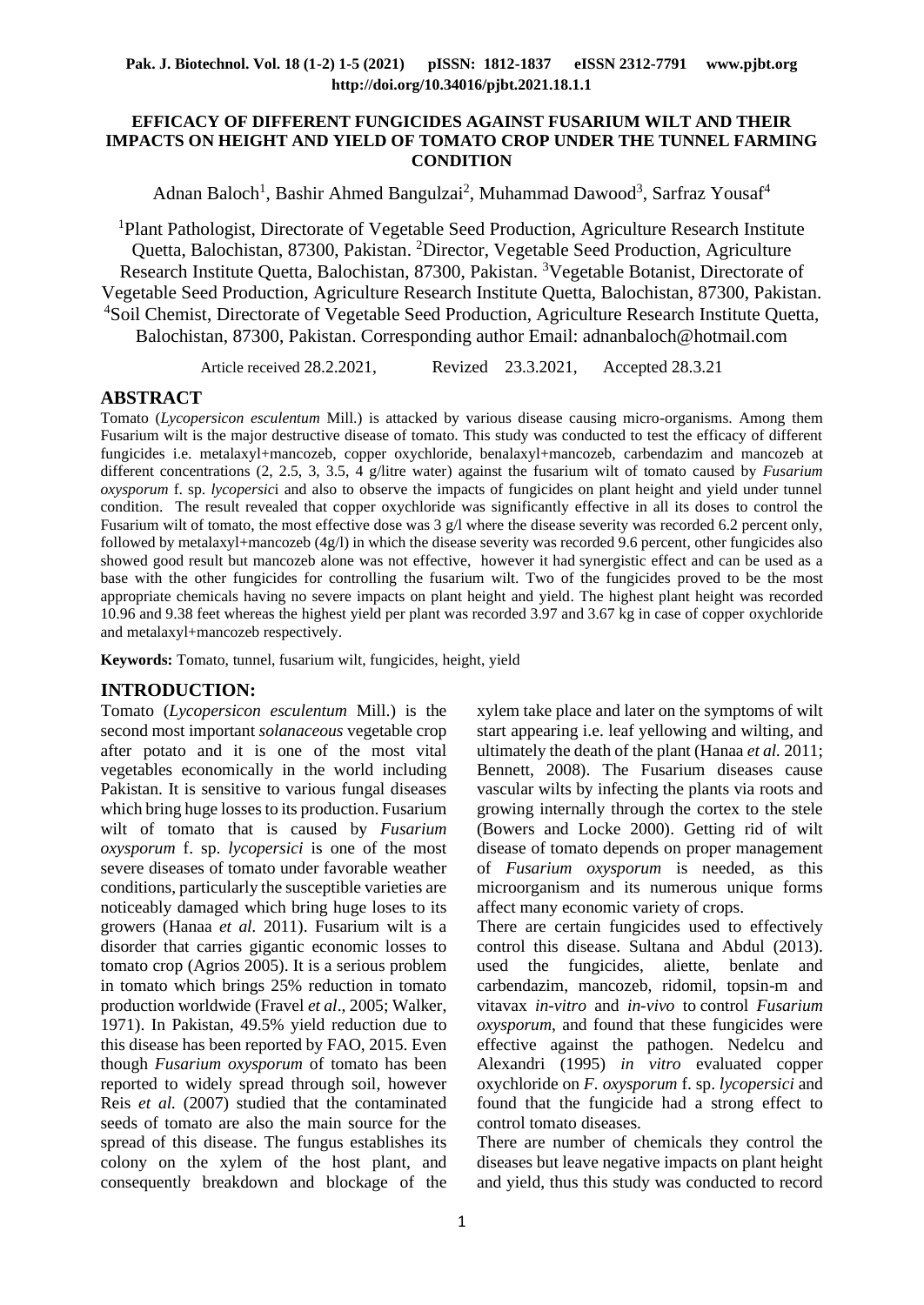the efficacy of the fungicides against the Fusarium wilt of tomato cv. APCL that is susceptible to *F. oxysporum*, and as well as to observe the negative impacts of fungicides on the plant height and yield under the tunnel condition..

## **MATERIALS AND METHODS**

**Fungal pathogen growth:** The contaminated parts of tomato were gathered in the tunnels and kept in polythene packs, labeled appropriately and then taken to the Laboratory of Plant Pathology, Directorate of Vegetable Seed Production, Agriculture Research Institute, Quetta, Pakistan in 2019. The fungus from tomato branches with necrotic tissues was isolated. Measuring 3 to 5 cm in length portion of stems of tomato plant having vascular staining were cut and flushed altogether in tap-water and then they were superficially sterilized in 5% sodium hypochlorite for about two min. After that those cut pieces were again flushed in distilled water for multiple times, sterile filter papers were used to dry them and then they were plated onto the most utilized medium potatodextrose-agar (PDA) that was already adjusted with streptomycin sulfate (250 mg/l). The plated pieces in petri dishes were placed in incubator for about 2 weeks at 24 to 28°C. The isolates of fungus were cleaned up by sub-culturing and chosen by single spore isolation technique on dried agar culture. To identify the concerned species of Fusarium, Gerlach and Nirenberg (1982) keys and findings were followed. Isolates of *F. oxysporum* utilized in the current experiment were raised on potato-dextrose agar at 24 to 28°C for about fourteen days. To obtain a suspension of  $1x10^6$ spores/ml, spores from the surface of the 14 days old culture were removed carefully by adding sterile distilled water. Afterward, using a haemocytometer the suspension of spores was refined by a muslin cloth folded in two layers to obtain the desired concentration of spores.

Plant material: Tomato seeds of cv. APCL were superficially cleaned in 0.5 percent sodium hypochlorite solution for two to three minutes, washed in distilled water 3 times preceding sowing. The washed seeds were sown in trays (seedling plug size 3.4/5 cm, 64 plugs) containing standardized medium-sand and soil (80:20). Then the trays were kept in a glasshouse at 24 to 28°C maintaining 60 to 70% relative humidity, 16 hours light and 8 hours darkness.

**Pathogenicity tests and race determination:**  Pathogenicity tests using root-dip inoculation was tested on six-week-old tomato seedlings at the three-true-leaf stage. For ten minutes the seedling roots were kept in the suspension of conidia  $(1x10^6)$  spores/ml) of tested isolate, later the concerned seedlings were moved into plastic high tunnel (Amini, 2009).

#### **Efficacy of different fungicides against Fusarium wilt of tomato under the tunnel farming condition:**

Five fungicides: metalaxyl+mancozeb, copper oxychloride, benalaxyl+mancozeb, carbendazim, and mancozebat different concentrations (2,2.5,3,3.5,4 g/litre water) were applied by soil drench method individually seven days after inoculation to assess their effects against the fusarium wilt of tomato under tunnel condition. Plants in the control in the similar way were treated with the distilled water and then the concerned pathogen was inoculated in them (with-out fungicides). The experiment was arranged in a completely randomized design having 5 replications for every treatment. The disease infestation was measured after 50 days as a total per-cent age seedlings with certain Fusarium wilt symptoms (leaf yellowing and falling, vascular staining, and the loss of height). Followed by Bhatti et al. 2021

**Disease severity assessment:** The disease index (Grattidge and O'Brien 1982) was established to measure the disease infestation 50 days after inoculation using the given scales: 0, (0-24%) of yellowed and wilted leaves; 1, (25-49%) of yellowed and wilted leaves; 2, (50-74% ) of yellowed and wilted leaves; 3, (75-99% ) of yellowed and wilted leaves; 4, (100%) dead plant. **Data analysis:** All of the experiments were organized in a completely randomized design. At p=0.05, the least significant difference (LSD) test was used to compare mean values. To compare means, Duncan's multiple Range test was used with a p=0.05 significance level. All statistical work was carried out with the help of (Statistix 8.1).

# **RESULTS AND DISCUSSIONS**

**Fungal isolate and pathogenicity tests:**  Pathogenicity test of the isolate was affirmed on tomato cv. APCL (Susceptible to Fusarium species). Two weeks after inoculation, the symptoms of the disease started to appear on the plants infected with the pathogen. The pathogen isolate used, showed typical symptoms of Fusarium wilt and it was found to be highly virulent against cv. APCL. Yellowing and drooping of lower leaves were the first signs of the disease. The symptoms appeared on one side of the infected plant or on one of the shoots. Finally, diseased plants showed stunting and brownish vascular staining, and death (Fig.1). Therefore, pathogenicity of tested isolate on tomato cultivar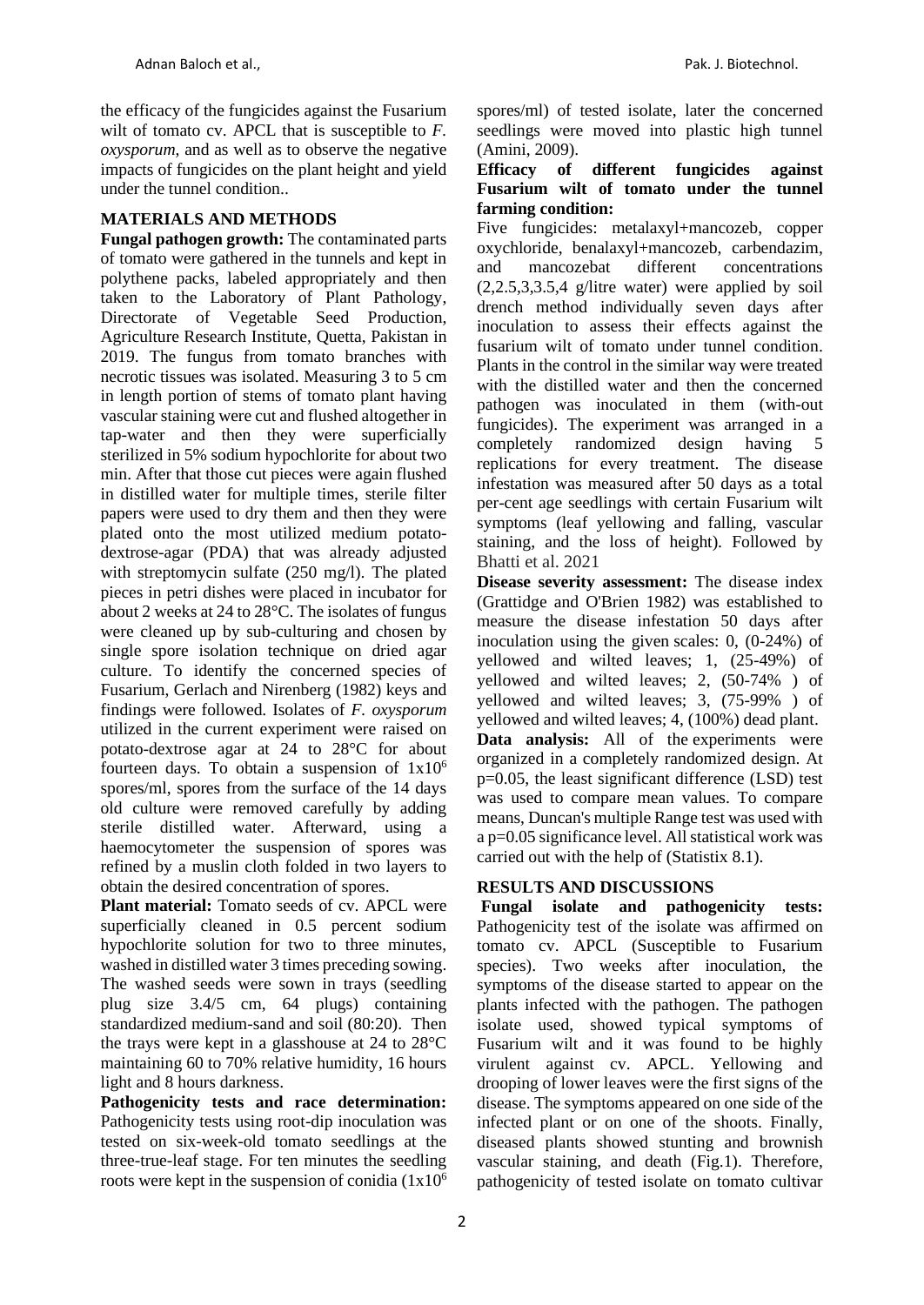APCL was clearly distinct. The same fungus species was re-isolated from the discolored vascular tissue of diseased plants stem.

**Identification of Fusarium species and race determination:** The morphological criterion used to identify *F. oxysporum* f. sp. *lycopersici* were concentrated on Gerlach and Nirenberg (1982) sources. The mycelium of the pathogen ranged in colour from cottony white to pink, with a purple shade in the medium. Micro-conidia were abundant, oval-ellipsoid, straight to bent, 4-12x2.1- 3.5 µm, and born on simple phialides occurring laterally. Macro-conidia were thin-walled, three to five septate, fusoid-subulate, and pointed at both ends with a pedicellate base, and were born on branched conidiophores or on the surface of sporodochia. The presence of three septate spores was more usual. Smooth and rough-walled chlamydospores were common, and they evolved terminally. There was no indication of sexual stage. The race determination results showed that APCL susceptible to Fusarium species wilted four weeks after inoculation. The outcomes of the recent experiment on race determination pointed out that all the isolates were linked to *F. oxysporum* f. sp. *lycopersici*.

## **Efficacy of different fungicides against Fusarium wilt of tomato under the tunnel farming condition:**

Symptoms started to appear on untreated plants within a month after inoculation; the initial symptoms were yellowing and wilting of the leaves. All the five fungicides metalaxyl+mancozeb, copper oxychloride, benalaxyl+mancozeb, carbendazim and mancozeb

were significantly ( $P = 0.0000$ ) effective against the fusarium wilt of tomato under tunnel condition (Fig.2 and 3). Among all the fungicides copper oxychloride was significantly effective in all its doses, the disease severity of fusarium wilt of tomato was recorded 6.2 and 6.4 percent when applied @ 3 and 3.5 g/l water respectively, followed by metalaxyl+mancozeb with 9.6 percent disease severity when applied  $@$  4 g/l. All the other fungicides were effective in reducing the disease severity with the highest doses; however mancozeb alone did not show considerable effectiveness against the pathogen but it had synergistic effect and can be used as a base with the other fungicides for controlling the Fusarium wilt. The disease severity was recorded 18.4 and 19.0 percent when applied carbendazim and benalaxyl+mancozeb @ 4 g/l respectively (Table.1). The results are with accord to Ramaiah and Garampalli (2015) found that copper oxychloride was most effective in inhibiting the Fusarium wilt of tomato; they also observed that carbendazim and mancozeb also showed good result controlling the test fungus. Nedelcu and Alexandi (1995) also found the copper oxychloride an effective fungicide against the concerned pathogen. Dahal and Shrestha (2018) studied that carbendazim was an effective fungicide against the *Fusarium oxysporum*. Amini and (Sidovish 2010; Akrami and Yousefi, 2015) studied the effectiveness of some fungicides in greenhouse and found that that carbendazim was not as effective as prochloraz and bromuconazole to control the *Fusarium oxysporum* f. sp. *lycopersici.*





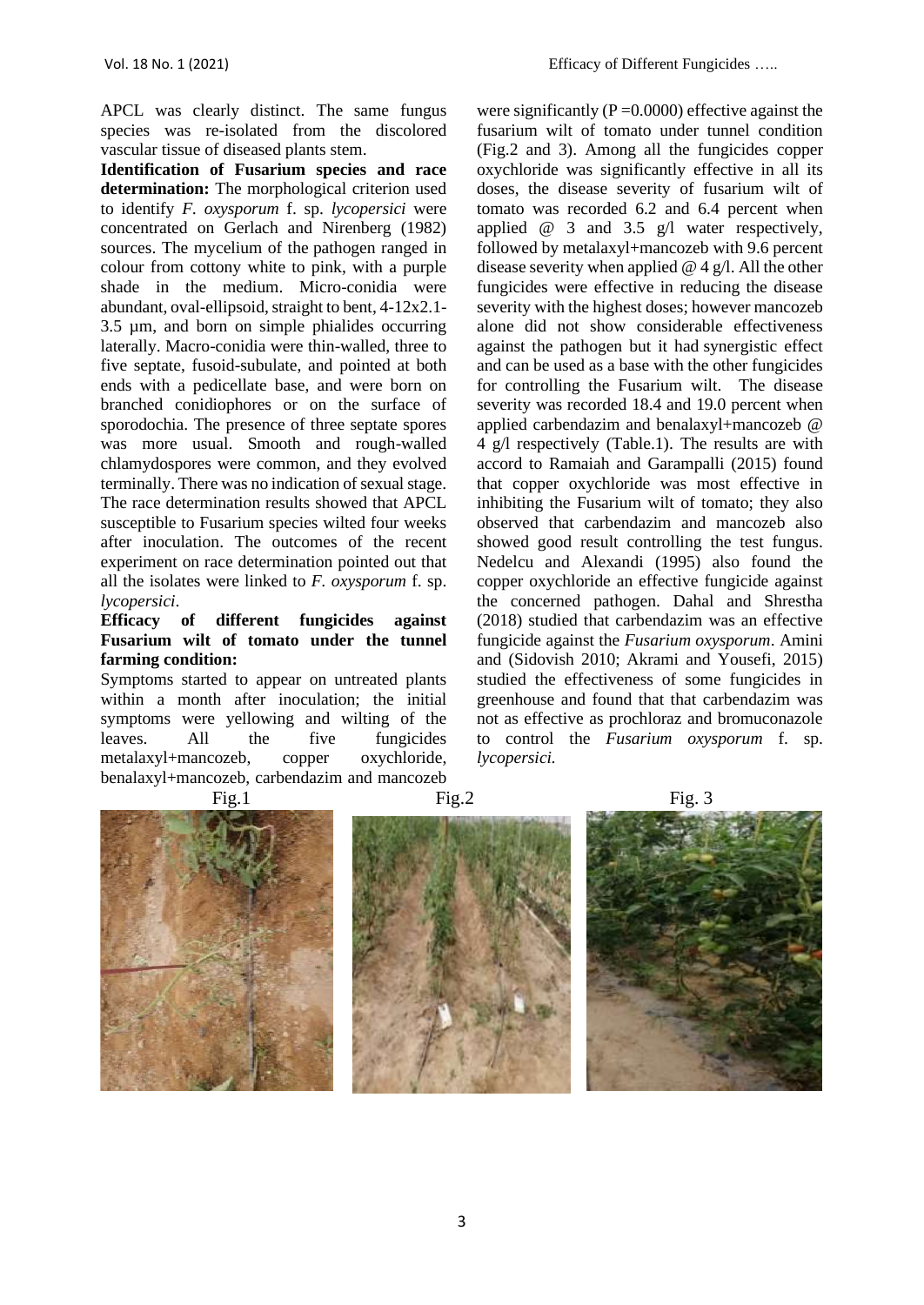|                           | <b>Doses</b>     | <b>Disease Severity</b> |  |
|---------------------------|------------------|-------------------------|--|
| <b>Fungicides</b>         | (g/litre water)  | $\frac{0}{0}$           |  |
|                           | $\overline{2}$   | 42.0 cde                |  |
|                           | $2.5\,$          | 18.0 ghij               |  |
| Metalaxyl+Mancozeb        | $\overline{3}$   | 15.6 hijk               |  |
|                           | 3.5              | 15.0 hijk               |  |
|                           | $\overline{4}$   | 9.6 ijk                 |  |
|                           | $\overline{2}$   | 27.2 fg                 |  |
|                           | 2.5              | 13.4 hijk               |  |
|                           | 3                | $6.2 \text{ k}$         |  |
| Copper oxychloride        | 3.5              | 6.4 k                   |  |
|                           | $\overline{4}$   | 7.4 jk                  |  |
|                           | $\overline{2}$   | 44.6 cd                 |  |
|                           | $2.5\,$          | $27.2$ fg               |  |
| <b>Benalaxyl+Mancozeb</b> | $\overline{3}$   | 22.0 gh                 |  |
|                           | 3.5              | 20.0 ghi                |  |
|                           | $\overline{4}$   | 19.0 ghi                |  |
|                           | $\overline{2}$   | 52.6 bc                 |  |
|                           | $2.5\,$          | 33.2 ef                 |  |
| Carbendazim               | 3                | 22.2 gh                 |  |
|                           | 3.5              | 22.0 gh                 |  |
|                           | $\overline{4}$   | 18.4 ghi                |  |
|                           | $\overline{2}$   | 56.6 <sub>b</sub>       |  |
|                           | $2.5\,$          | 49.6 bcd                |  |
| Mancozeb                  | $\overline{3}$   | 42.0 cde                |  |
|                           | 3.5              | 40.6 de                 |  |
|                           | $\overline{4}$   | 33.2 ef                 |  |
| Control                   | $\boldsymbol{0}$ | 76.6 a                  |  |
| LSD $(p<0.05)$            |                  | $P = 0.0000$            |  |

|  |  |  | Table-1: Efficacy of different fungicides against Fusarium wilt of tomato under the tunnel farming condition |
|--|--|--|--------------------------------------------------------------------------------------------------------------|
|  |  |  |                                                                                                              |

**Impacts of different fungicides on plant height and yield of tomato under the tunnel farming condition:** Copper oxychloride proved to be most appropriate fungicide having no severe impacts on plant height and yield followed by metalaxyl+mancozeb. The highest plant hei-ght was recorded 10.96 and 9.38 feet in case of copper oxychloride and metalaxyl+ manco-zeb respectively. The impacts of other fungi-cides almost had minor differences while mancozeb left a severe impact on the plant height, recorded

to be the smallest after cont-rol. Whereas the highest yield per plant was recorded 3.97 and 3.67 kg in case of copper oxychloride and metalaxyl+mancozeb resp-ectively, while the lowest yield was recorded by mancozeb after control (Table.2, Fig.3). The results are with close agreement to (Ali *et al.* 2020; Nizamani *et al*., 2020); Poussio et al. 2021) found that the highest plant height and yield of cv. APCL were 9.72 feet and 4.29 kg respectively.

| Table-2: Impacts of different fungicides on plant height and yield of tomato under the tunnel |  |  |  |  |  |
|-----------------------------------------------------------------------------------------------|--|--|--|--|--|
| farming condition                                                                             |  |  |  |  |  |

| <b>Fungicides</b>         | <b>Plant Height (feet)</b> | Yield per plant (kg) |  |  |
|---------------------------|----------------------------|----------------------|--|--|
| Metalaxyl+Mancozeb        | 9.38 <sub>b</sub>          | 3.67 a               |  |  |
| Copper oxychloride        | 10.96 a                    | 3.97 a               |  |  |
| <b>Benalaxyl+Mancozeb</b> | 7.60 c                     | 3.10 <sub>b</sub>    |  |  |
| Carbendazim               | 6.20 d                     | $2.92$ bc            |  |  |
| <b>Mancozeb</b>           | 5.10 e                     | $2.64$ c             |  |  |
| Control (No fungicide)    | 3.00 f                     | 1.60 d               |  |  |
| LSD(p<0.05)               | $P = 0.0000$               |                      |  |  |